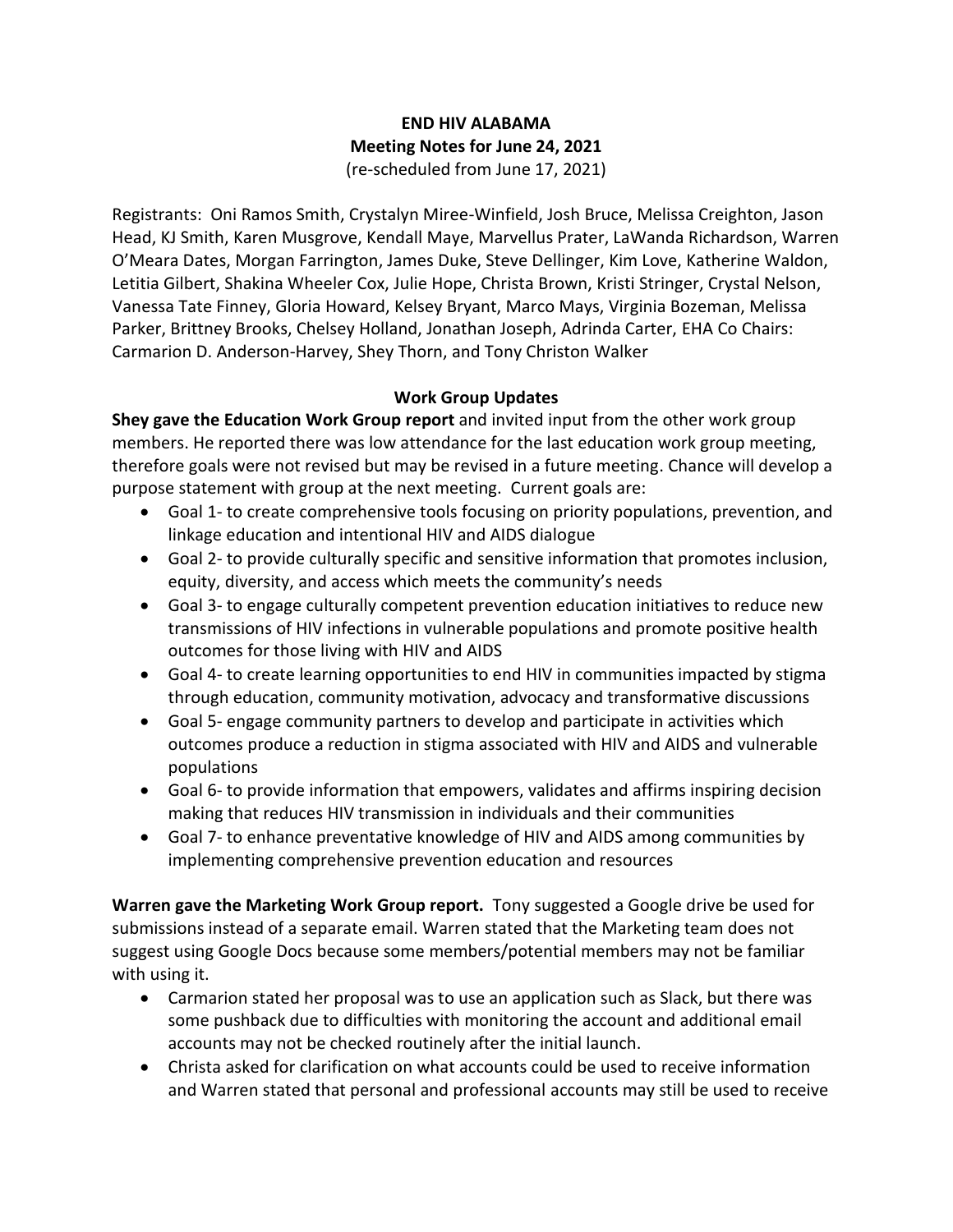information, but username/password information will only need to be gathered for the EHA Gmail accounts. He re-iterated that this is only for co-chairs and "chairs" (meaning work group leaders).

- LaTeisha asked Warren to describe the structure of the email address and Warren stated it will read, for example "Education Work Group Chair@gmail.com". Carmarion asked that we be consistent in discussion with the names of our groups and use "work group leaders" and not "chairs". She suggested we use "EHA Membership", etc.instead of "EHA Membership Leader" and be mindful of server imprinting when replying through other accounts.
- Christa asked if we could use something other than the Gmail handle so they will look more professional. Tony answered that it would involve purchasing a domain. It was established that Warren would research domain costs for multiple email addresses and how it can be funded.
- Carmarion stated that ADPH could provide a sub-domain for the EHA that would be free of charge to the EHA. Warren tabled the discussion until next meeting pending research.

Warren stated that going forward, all EHA written materials must be submitted to the Marketing Work Group for approval. This includes Gazette material and Facebook posts. The Marketing Work Group is responsible for monitoring EHA's media presence. The first Gazette edition will be coming out at the end of August; therefore, content must be submitted by July 15. Content guidelines are forthcoming.

**LaTeisha read the Membership Work Group's meeting notes in Ashley's absence**. Goals remain in progress and include

- Recruit at least 10 participants for a Youth/ young adult work group
- Recruit at 3 participants representing the Native American community within our state
- Expand the circulation of requests among participants across a wide variety of educational agencies including, but not limited to school boards, charter schools, community colleges, four-year institutions, school nurse organizations, and school counselor organizations.

These goals included 2020 completion dates. LaTeisha to work with the Membership Work Group to revise timelines and crate purpose statement.

Membership Work Group activities

- The language for the EHA invitation has been approved
- The list of prioritized populations has been divided among members for individual contacts to be made to recruit more Latinx, and Transgender individuals.

**Kristi presented the update for the Advocacy and Policy Work Group**. She will be moving away from Alabama and Vanessa Tate has stepped up to become either co-leader or leader for the work group depending on the EHA membership rules. Kristi has requested to stay on as Policy and Advocacy Work Group Leader after re-locating.

Policy and Advocacy's goals are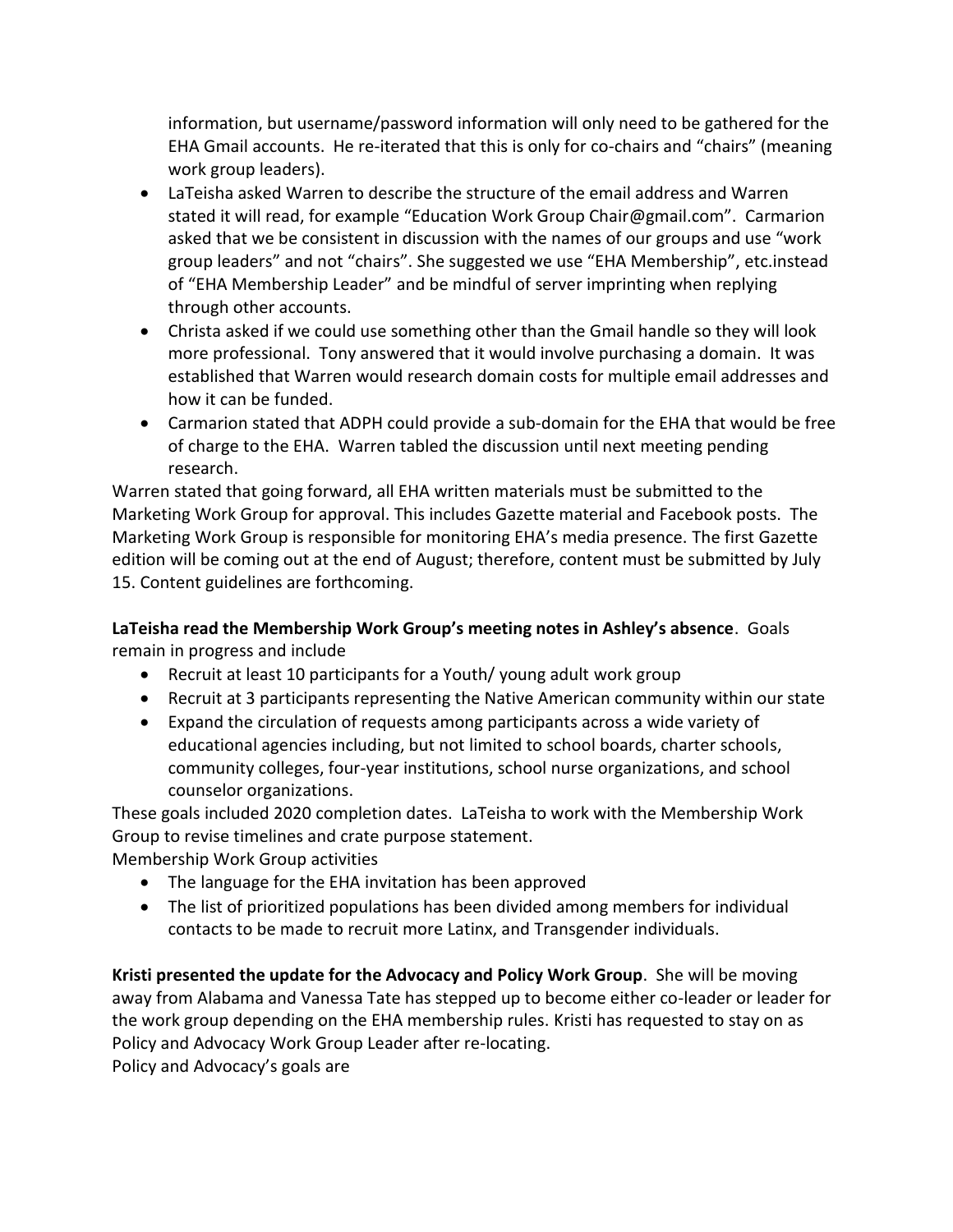- Submitted outline of an Advocacy Technical Assistance presentation to co-chairs and received some great suggestions, including the suggestion to create a series of Advocacy TA. However, a series of TA is more than the work group can handle at this time.
- Will be submitting advocacy materials after the July 2 meeting
- Goal three has been changed as the group does not currently have the capacity to reach out to all the advocacy groups as originally stated. There is an effort led by K.J. to create a type of listserv for advocacy events and will become a new goal

LaTeisha reported that the meeting with the work group leaders went very well and the elements for a reporting template were submitted and approved by the group. Dr. Stringer did a fantastic job with creating a template and agreed to allow the leaders to use her report as a template for monthly reporting.

## **ADPH EHE Update**

- Chelsey reported that she spoke with Jennifer Allen, Director of Digital Media at ADPH to get some information on how to proceed with the live Facebook page. A training for social media etiquette is planned.
- Upcoming Awareness Days: August 20 is Southern HIV/AIDS Awareness Day, and August 29 is National Faith HIV/AIDS Awareness Day.
- Jonathan reported that June 25 is the deadline for submitting HRSA proposals. There was a HRSA RFP Q&A conference call on May 26. A FAQS-type booklet was created and posted on the ADPH website following the conference call. The goal date for sending out award notifications is July 12.
- A virtual "PG-rated" Pride Month event was held this month called Voices of Pride. It can be viewed on the Start Talking Alabama (STA) Facebook page. An email was sent out asking for information on upcoming Pride events. Information that was received was posted on the ADPH EHE web page. National HIV testing day is June 27. HIV Managers will be attending the events throughout the state. Upcoming awareness days in September center around the aging population and gay men.
- In response to Carmarion's earlier suggestion, Adrinda reported that the only individuals who can have access to an "adph.org" email account are ADPH employees. Other options were presented to administration and the OHPC is waiting to receive feedback on those options. She confirmed that passwords and usernames will need to be shared if we create EHA Gmail accounts.
- The Latino Commission on AIDS has developed a survey to assess the community's concerns and needs as it relates to PrEP education and providers. Adrinda is asking for PrEP provider participation in this project over the next two-three months.
- Carmarion asked if the EHE can show solidarity with Stonewall through an image share. Adrinda agreed to seek approval.

## **Interpretation Services**

• Christa asked about ASL interpretation and LaTeisha explained that it can be added if we have individuals who need the service just as we offer Spanish interpretation.